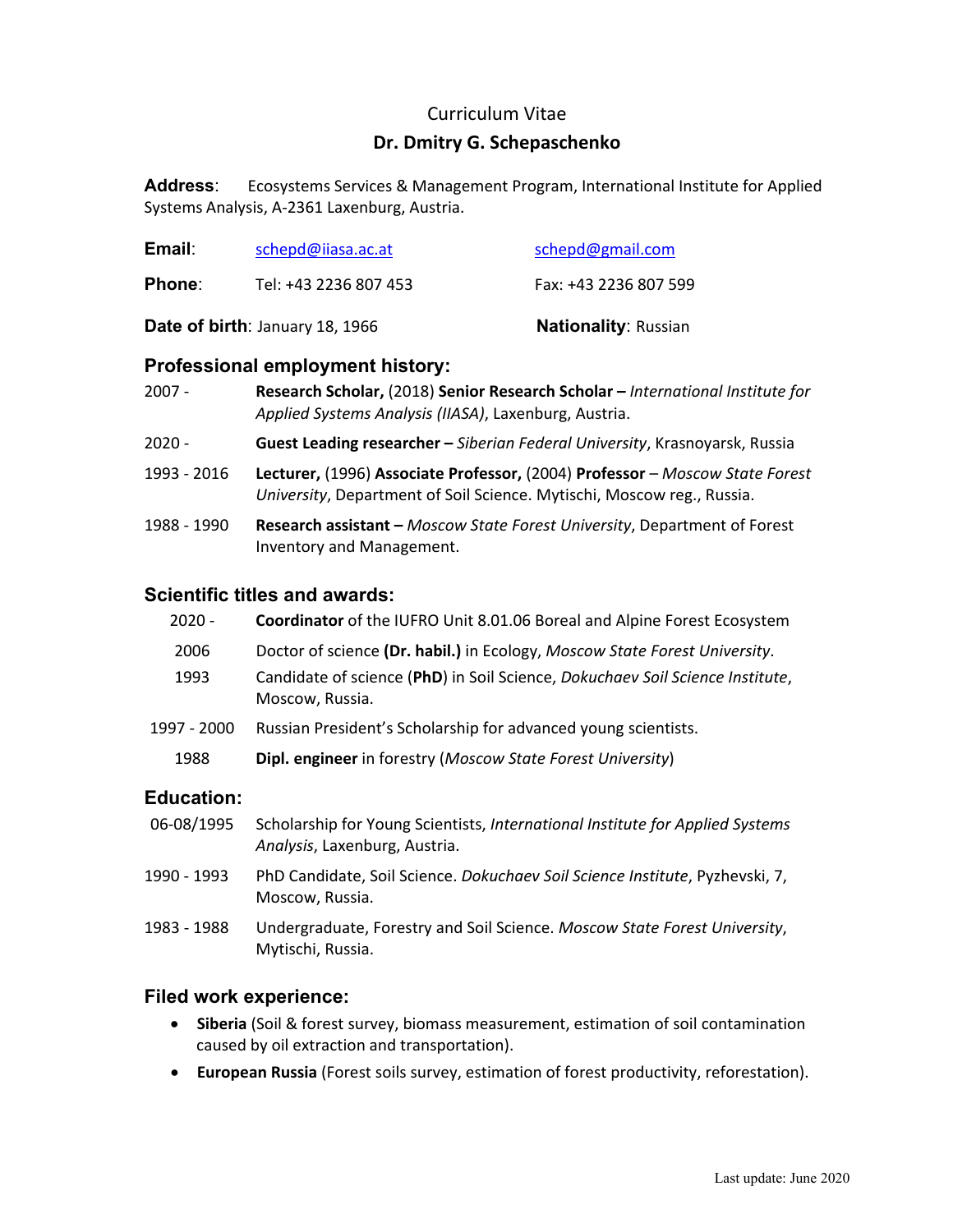## **Computer skills:**

Windows; Office Software (MS Office, Open Office, etc.); Databases (SQL); Statistical packages (Statistica, SPSS, Matlab, R, etc.); GIS (ArcGIS; QGIS); Web (Dreamweaver).

#### **Scientific interests:**

Global land cover, forest cover, cropland and biomass mapping/analysis; Remote sensing and crowdsourcing applications; Carbon accounting for terrestrial ecosystems (with special focus to Russia and Ukraine); Ecosystems ecology; Modeling of structure, productivity and growth of forests; Soil carbon and soil respiration; Adaptation and mitigation under global change.

## **Editorial/review activities:**

**Member of editorial board:** Forestry Bulletin, Forestry Ideas, MDPI Forests, Sovremennye problemy distantsionnogo zondirovaniya Zemli iz kosmosa (Current Problems in Remote Sensing of the Earth from Space), Siberian Forest Journal.

**Guest editor:** Environmental Research Letters, MDPI Remote Sensing.

**Papers reviewed for WoS Q1 journals:** Applied Geography, Biogeosciences, Environmental Research Letters, European Journal of Forest Research, IEEE Journal of Selected Topics in Applied Earth Observations and Remote Sensing, International Journal of Applied Earth Observation and Geoinformation, Journal of the Royal Society Interface, ISPRS Journal of Photogrammetry and Remote Sensing, Forest Ecology and Management, Forests, PLoS One, Scientific Data, PNAS, Remote Sensing, Remote Sensing of Environment.

**Papers reviewed for other journals:** Contemporary Problems of Ecology, Folia Forestalia Polonica ‐ Series A Forestry, Geographica Helvetica, Forest Ecosystems, Forestry Ideas, Sustainability, Russian Journal of Forest Science, Russian Journal of Ecology.

**Grant proposals reviewed for:** Mega grants by Ministry of Education and Science of Russian Federation; OeAD (Austrian centre for European and international mobility and cooperation programmes).

**Selected peer-reviewed publications** (extended list available on Google Scholar or IIASA pure or ORCID 0000-0002-7814-4990**):** 

- Schepaschenko D., Chave J., Phillips O.L., et al. (2019). The Forest Observation System, building a global reference dataset for remote sensing of forest biomass. *Scientific Data* 6 (1): e198. DOI:10.1038/s41597‐019‐0196‐1.
- Schepaschenko D., See L., Lesiv M., et al. (2019). Recent Advances in Forest Observation with Visual Interpretation of Very High‐Resolution Imagery. *Surveys in Geophysics* 40 (4): 839‐862. DOI:10.1007/s10712‐019‐09533‐z.
- Steidinger B.S., Crowther T.W., Liang J., et al. (2019). Climatic controls of decomposition drive the global biogeography of forest‐tree symbioses. *Nature* 569 (7756): 404‐408. DOI:10.1038/s41586‐019‐1128‐0.
- Schepaschenko D., Moltchanova E., Shvidenko A., et al. (2018) Improved Estimates of Biomass Expansion Factors for Russian Forests. *Forests*, 9(6), 312. DOI: 10.3390/f9060312.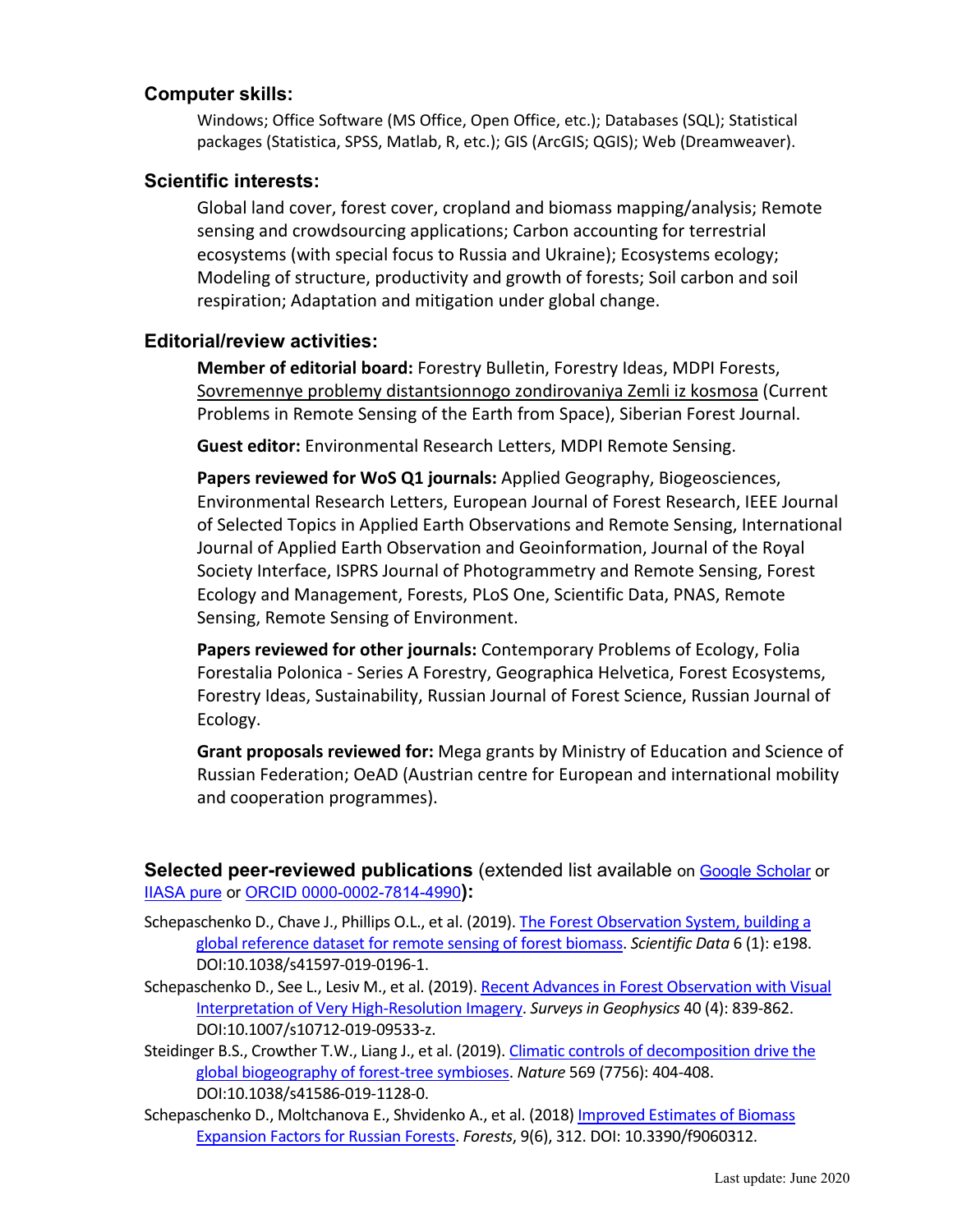- Schepaschenko D, Fritz S, See L, Laso Bayas JC, Lesiv M, Kraxner F, & Obersteiner M (2017). Comment on "The extent of forest in dryland biomes". *Science* 358 (6362): eaao0166. DOI:10.1126/science.aao0166.
- Schepaschenko D., Shvidenko A., Usoltsev V., et al. (2017) A dataset of forest biomass structure for Eurasia. *Scientific Data* 4: 170070. DOI: 10.1038/sdata.2017.70.
- Fritz S., Schepaschenko D., See L. (2016) Carbon tracking: Limit uncertainties in land emissions. *Nature*, 534(7609): 621. DOI: 10.1038/534621e.
- Gauthier S., Bernier P., Kuuluvainen T., Shvidenko A.Z., Schepaschenko D.G. (2015) Boreal forest health and global change. *Science*, 349: 819‐822. DOI: 10.1126/science.aaa9092.
- Schepaschenko D., See L., Lesiv M. et al. (2015). Development of a global hybrid forest mask through the synergy of remote sensing, crowdsourcing and FAO statistics. *Remote Sensing of Environment*, 162: 208‐220. DOI: 10.1016/j.rse.2015.02.011.
- Schepaschenko D.G., Shvidenko A.Z., Lesiv M.Yu., Ontikov P.V., Shchepashchenko M.V., Kraxner F. (2015) Estimation of Forest Area and its Dynamics in Russia Based on Synthesis of Remote Sensing Products. *Contemporary Problems of Ecology*, 8(7): 811–817. DOI: 10.1134/S1995425515070136.
- Mukhortova L., Schepaschenko D., Shvidenko A., McCallum I., Kraxner F. (2015) Soil contribution to carbon budget of Russian forests. *Agricultural and Forest Meteorology*, 200: 97–108. DOI: 10.1016/j.agrformet.2014.09.017.
- See L. Schepaschenko D. Lesiv M. et al. (2015). Building a hybrid land cover map with crowdsourcing and geographically weighted regression. *ISPRS Journal of Photogrammetry and Remote Sensing*. 103: 48‐56. DOI: 10.1016/j.isprsjprs.2014.06.016.
- Thurner M. Beer C., Santoro, M., Carvalhais, N., Wutzler, T., Schepaschenko, D., et al. (2014) Carbon stock and density of northern boreal and temperate forests. *Global Ecology and Biogeography*. 23(3): 297‐310. DOI: 10.1111/geb.12125.
- Schepaschenko D.G, Mukhortova L.V, Shvidenko A.Z, Vedrova E.F. (2013) The Pool of Organic Carbon in the Soils of Russia. *Eurasian Soil Science* 46(2): 107‐116. DOI: 10.1134/S1064229313020129.
- Dolman A.J., Shvidenko A., Schepaschenko D. et al. (2012) An estimate of the terrestrial carbon budget of Russia using inventory‐based, eddy covariance and inversion methods. *Biogeosciences* 9: 5323‐5340. DOI: 10.5194/bg‐9‐5323‐2012.
- Fritz S., McCallum I., Schill C., Perger C., See L., Schepaschenko D., van der Velde M., Kraxner F., Obersteiner M. (2012) Geo‐Wiki: An online platform for improving global land cover. *Environmental Modelling & Software* 31: 110‐123. DOI: 10.1016/j.envsoft.2011.11.015
- Schepaschenko D., McCallum I., Shvidenko A., Fritz S.; Kraxner F., Obersteiner M. (2011) A new hybrid land cover dataset for Russia: a methodology for integrating statistics, remote sensing and in situ information. *Journal of Land Use Science* 6(4): 245‐259. DOI: 10.1080/1747423X.2010.511681.
- Shvidenko A.Z., Shchepashchenko D.G., Vaganov E.A. et al. (2011) Impact of Wildfire in Russia between 1998–2010 on Ecosystems and the Global Carbon Budget. *Doklady Earth Sciences.* 441(2): 1678–1682. DOI: 10.1134/S1028334X1.
- Shvidenko A., Schepaschenko D., McCallum I., Nilsson S. (2010) Can the uncertainty of full carbon accounting of forest ecosystems be made acceptable to policymakers? *Climatic Change*. 103: 137‐157. DOI: 10.1007/s10584‐010‐9918‐2.
- Shvidenko A., Schepaschenko D., Nilsson S., Bouloui Yu. (2008) Tables and models of growth and productivity of forests of major forest forming species of Northern Eurasian*.* Moscow. Federal Agency of forest management. International Institute for Applied Systems Analysis. 886 pp.